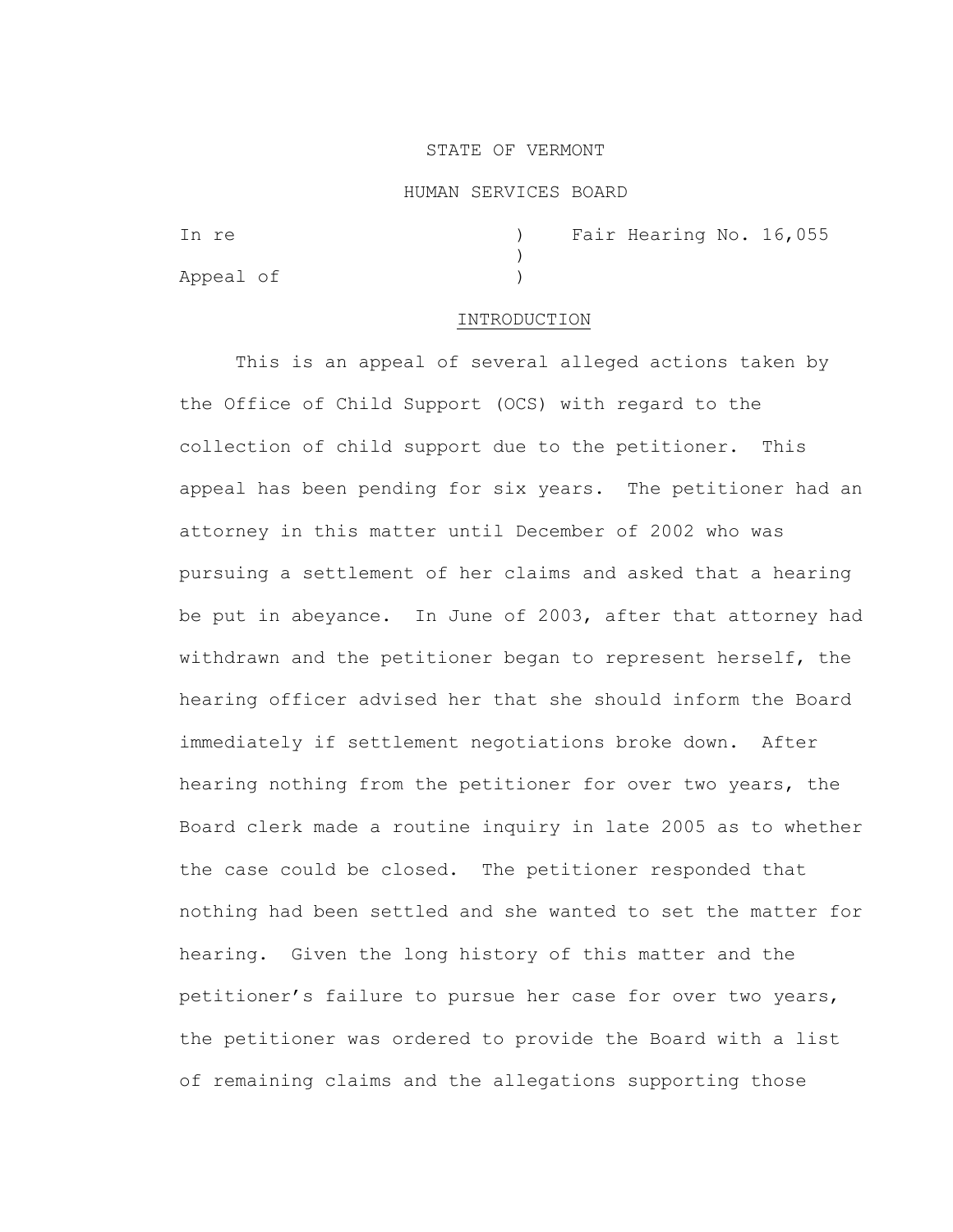claims. OCS has moved to dismiss the case for lacking any justifiable controversy.

# FINDINGS OF FACT

For purposes of OCS' Motion to Dismiss, the petitioner's allegations are deemed to be true. Other factual findings are taken from documents already in the file.

1. A Maine child support adjudicator made an order of child support in favor of the petitioner regarding a child born to her and a Maine resident in 1992.

2. The petitioner moved to New York in 1992 to live with her parents and received support collection assistance in that state.

3. In 1994, the Maine child support adjudicator ordered the child's father to pay \$102.50 in current support and \$7,916 as an arrearage.

4. The petitioner agrees that the state of Maine continues to collect support on her behalf and to disburse it to all claimants.

5. The petitioner's parents moved with her and the child at issue to Vermont in 1994. The petitioner became a client of Vermont OCS in 1995 and began public assistance benefits in 1996. As part of its service, OCS received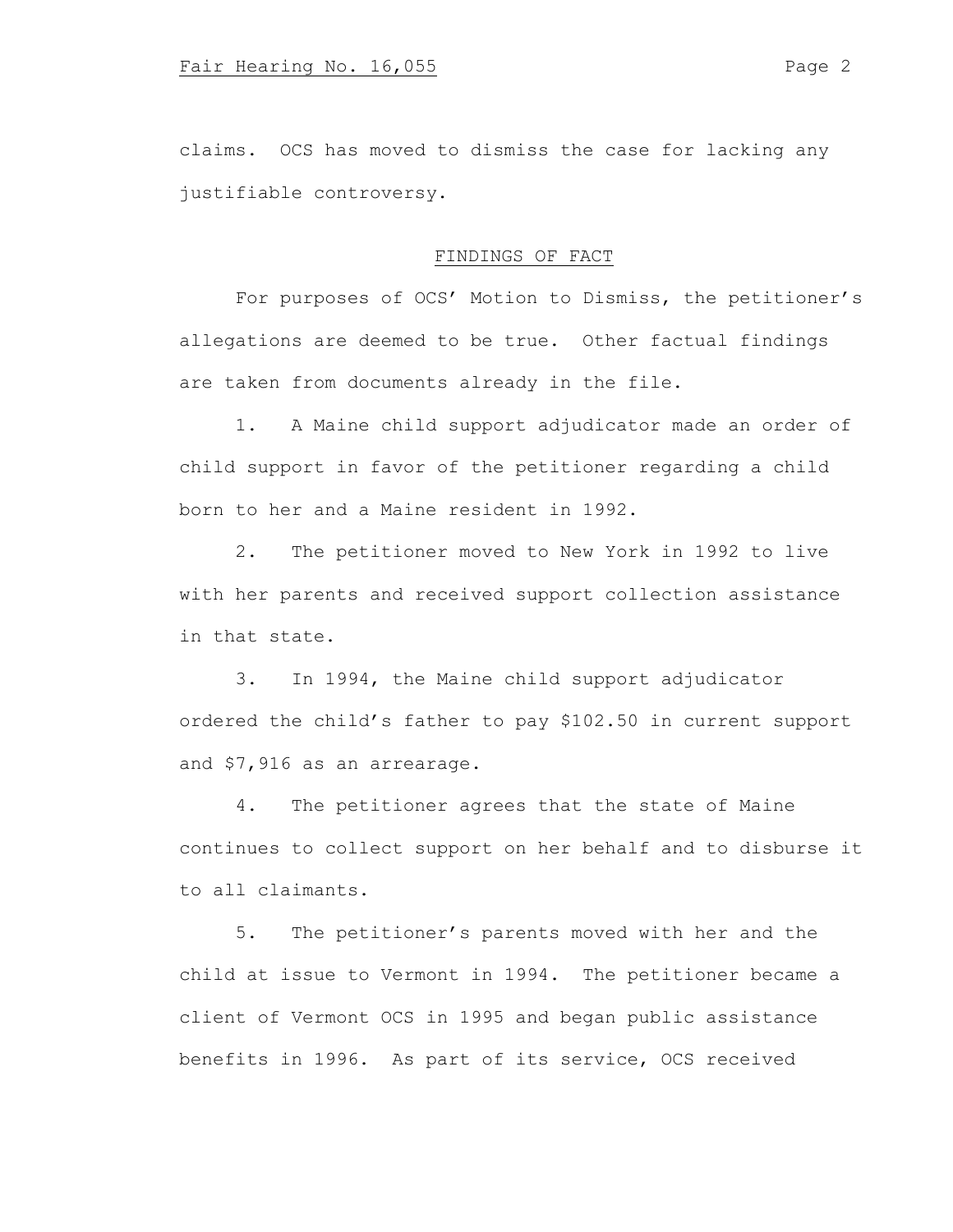disbursements made by Maine and distributed them to the parties involved as directed by the State of Maine.

6. In June 1997, a Vermont court gave custody of the petitioner's child to her mother due to the petitioner's mental instability and maltreatment of her child.

7. The Vermont office of OCS reported the custody change to the state of Maine.

8. The State of Maine told Vermont to disburse support payments to the grandparents while the child was in their custody. This disbursement was made according to Maine law.

9. In 2000, the petitioner moved to New Hampshire and ceased being a client of the Vermont OCS.

 10. OCS' only present interest in this matter is to recover ANFC payments made to the petitioner while she was on public assistance in Vermont from June of 1994 through 2000. It has certified the amount of Vermont's claim to the state of Maine.

 11. Maine makes decisions about how to disburse child support payments it receives from the child's father. At several times since 1994, Maine has sent disbursements to Vermont to reimburse it for ANFC payments. While in Vermont, the petitioner challenged some of the disbursements and OCS assisted her in correcting the errors.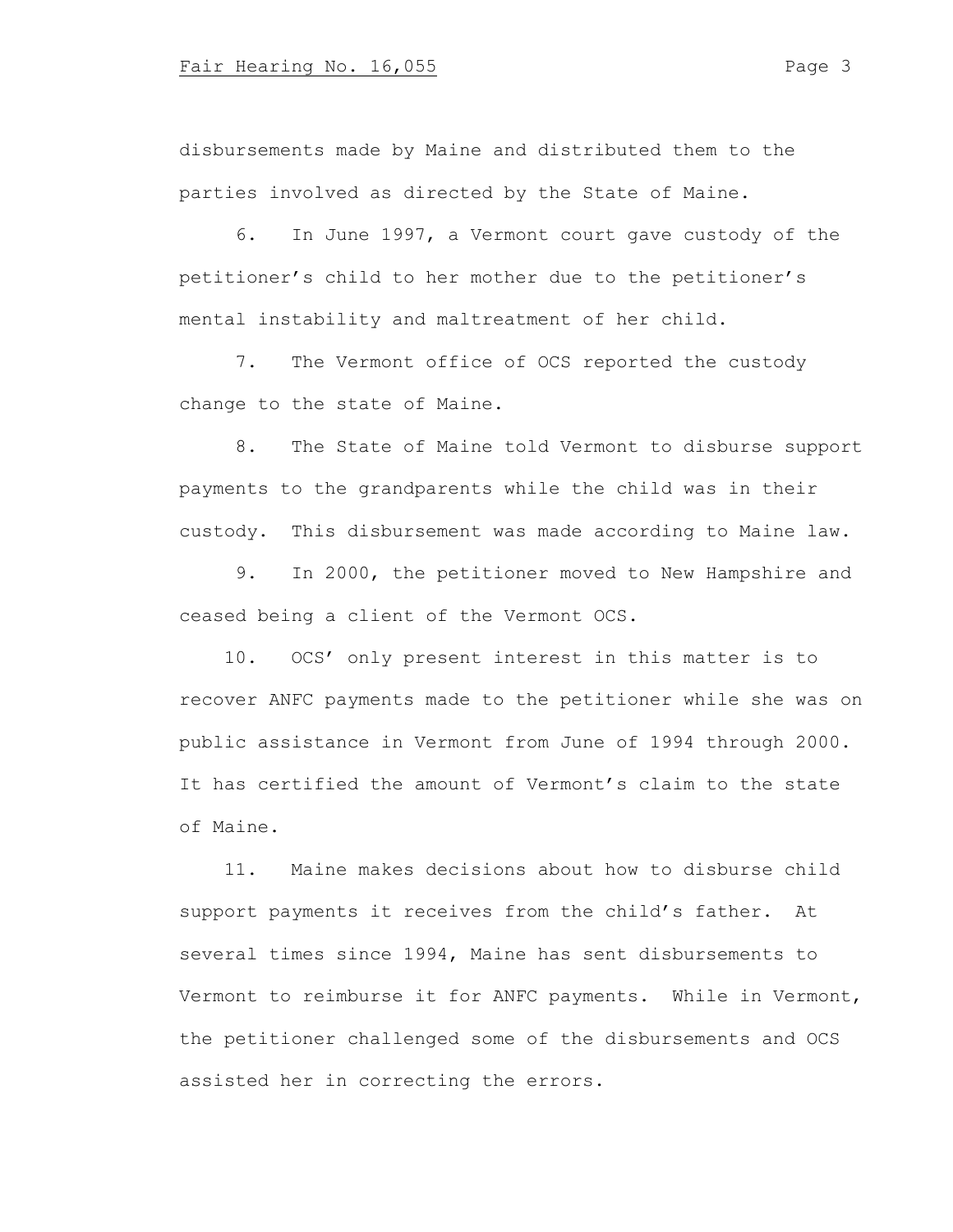12. In November of 2001, the petitioner's attorney withdrew the issue of the redirection of support payments to the petitioner's mother during her period of custody in documents filed with the Board. The only remaining issue for settlement was Maine's distribution to Vermont of child support it had collected.

 13. In September of 2002, Vermont, as a courtesy to the petitioner and in attempt to settle the appeal, asked Maine to hold a hearing in order to inform the petitioner as to amounts collected, arrearages owed and amounts disbursed and to whom. The hearing was held and the petitioner participated by telephone. Maine ordered the child's father to make an arrearage payment of \$2,808.16 to the petitioner and offered some clarification of amounts received and disbursed on the petitioner's behalf. It does not appear that the petitioner appealed any finding of the Maine appeals tribunal.

### ORDER

OCS's request to dismiss this case for lack of a controversy justiciable by this Board is granted.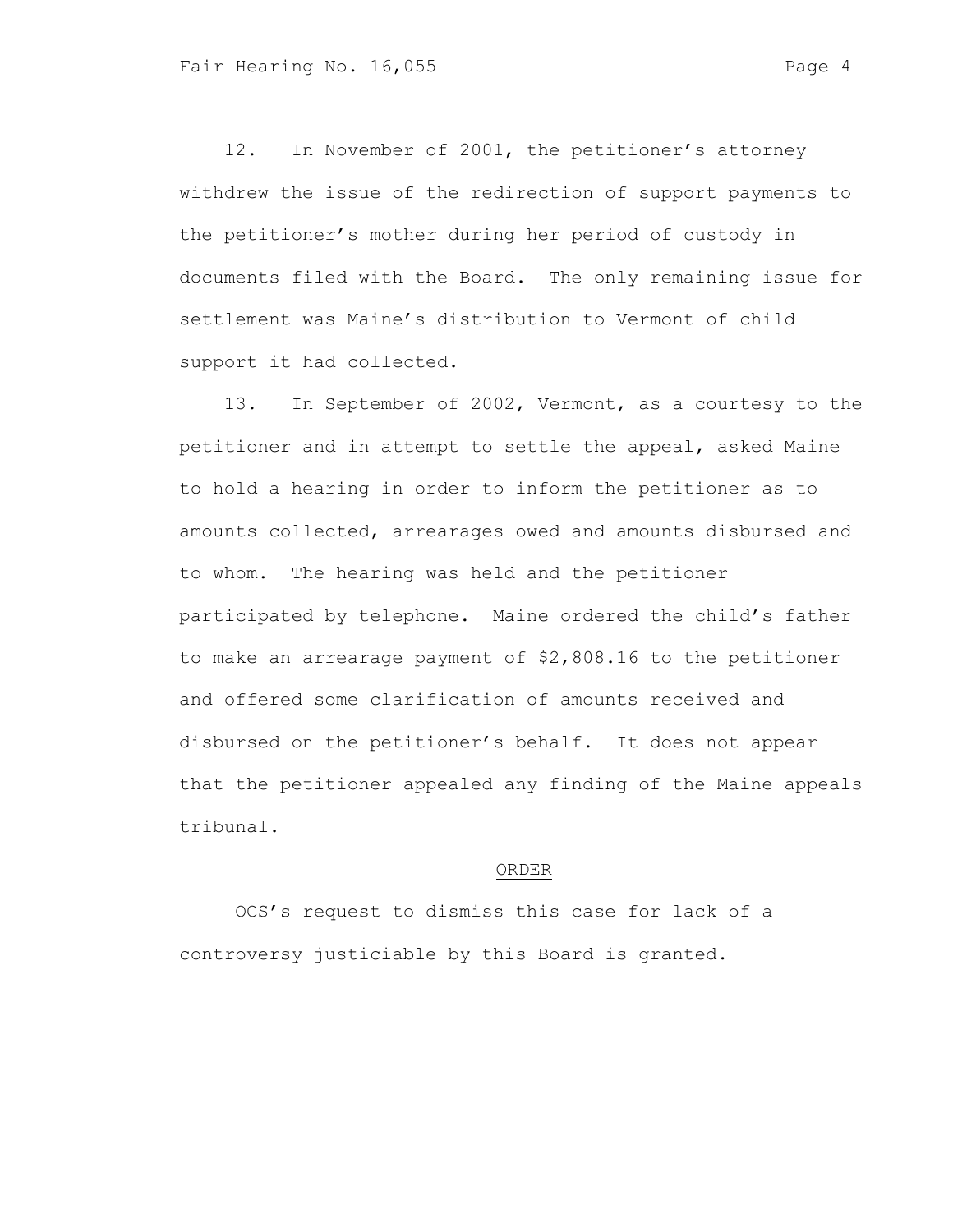## REASONS

The petitioner has raised three issues in this appeal. The first is that Maine improperly redirected child support to her mother when she had temporary custody of the child (grandchild) and that Vermont was wrong to disburse those payments to her mother. She wants to recover that money now from the State of Vermont. OCS has responded that this issue was withdrawn by her attorney in 2001; that the disbursement occurred due to a directive from Maine based on Maine law; and that it cannot recover money already disbursed to the petitioner's mother, making the petitioner's only possible claim for tort damages over which the Board has no jurisdiction.

The petitioner's second issue is that Maine improperly turned over child support payments to Vermont to reduce her ANFC arrearage when her current support and arrearages were unpaid. OCS does not disagree with the petitioner's position that payments for ANFC debts are made only after payments to the family are satisfied. However, OCS says that under 15B V.S.A. § 205, it is the adjudicating state, not the collecting state, that has the sole authority to determine payment amounts, arrearages and disbursements. OCS was never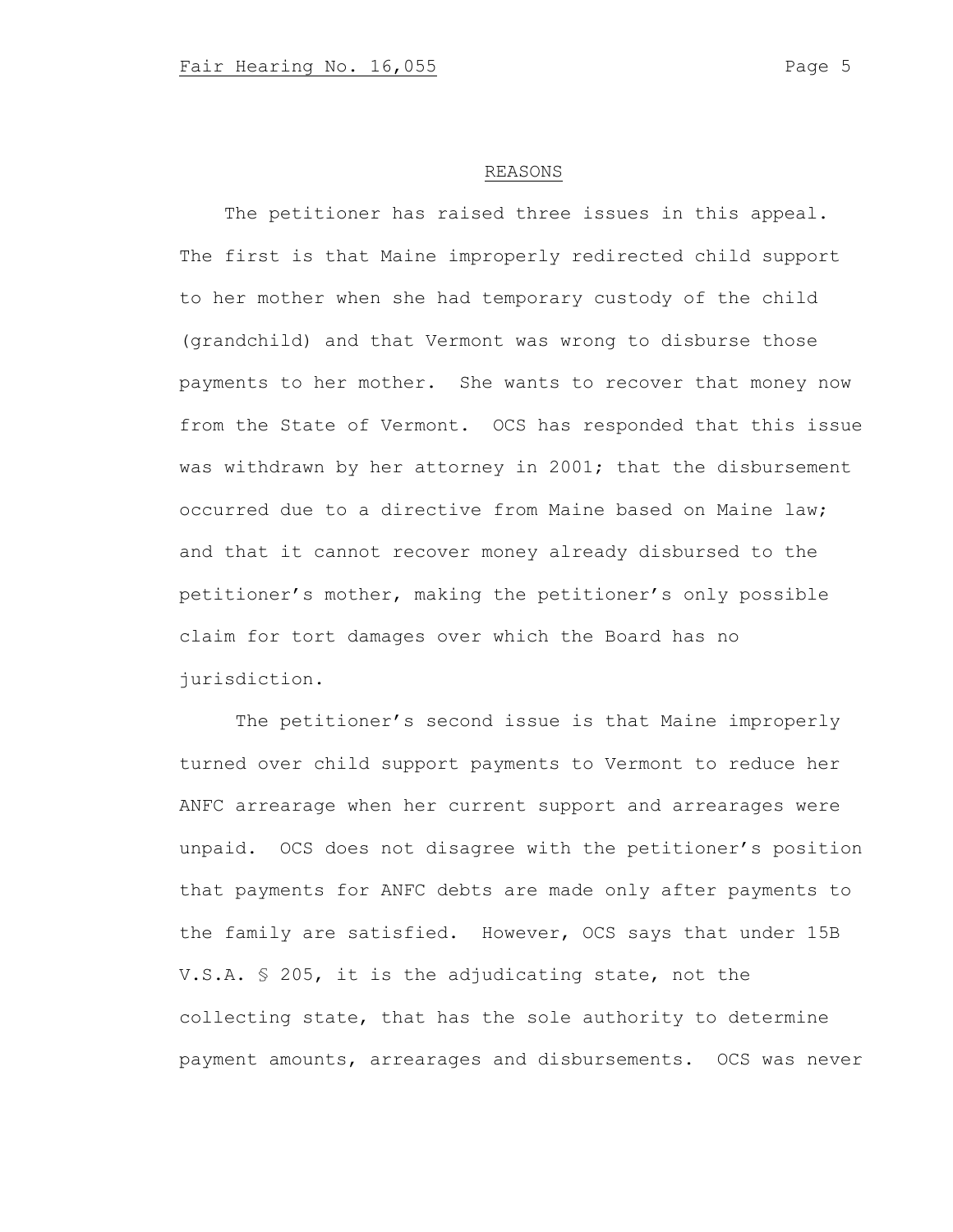given any information from Maine as to why it was entitled to the two disbursements and OCS has no information to determine whether the disbursement is correct or not. However, in an attempt to clear this up for the petitioner, OCS contacted Maine in September 2002 to inquire about its payments and disbursements. Maine responded by setting up a phone hearing for the petitioner at that time. The result was that Maine set a new amount of arrearage owed to the petitioner. OCS argues that the petitioner had an opportunity to have her questions about disbursements answered in her appeal to that tribunal.

The petitioner's third claim is that Vermont has communicated to Maine that her child support payments should stop. However, the petitioner did not allege any details in support of her claim. OCS disputes that it has ever taken any such action. OCS continues to maintain that the only role it had in this controversy was to certify the amount of the Vermont ANFC debt to the state of Maine. The petitioner has proffered no evidence whatsoever to the contrary.

15B V.S.A. § 205(d) states that "[a] tribunal of this state shall recognize the continuing, exclusive jurisdiction of a tribunal of another state which has issued a child support order pursuant to this title on a law substantially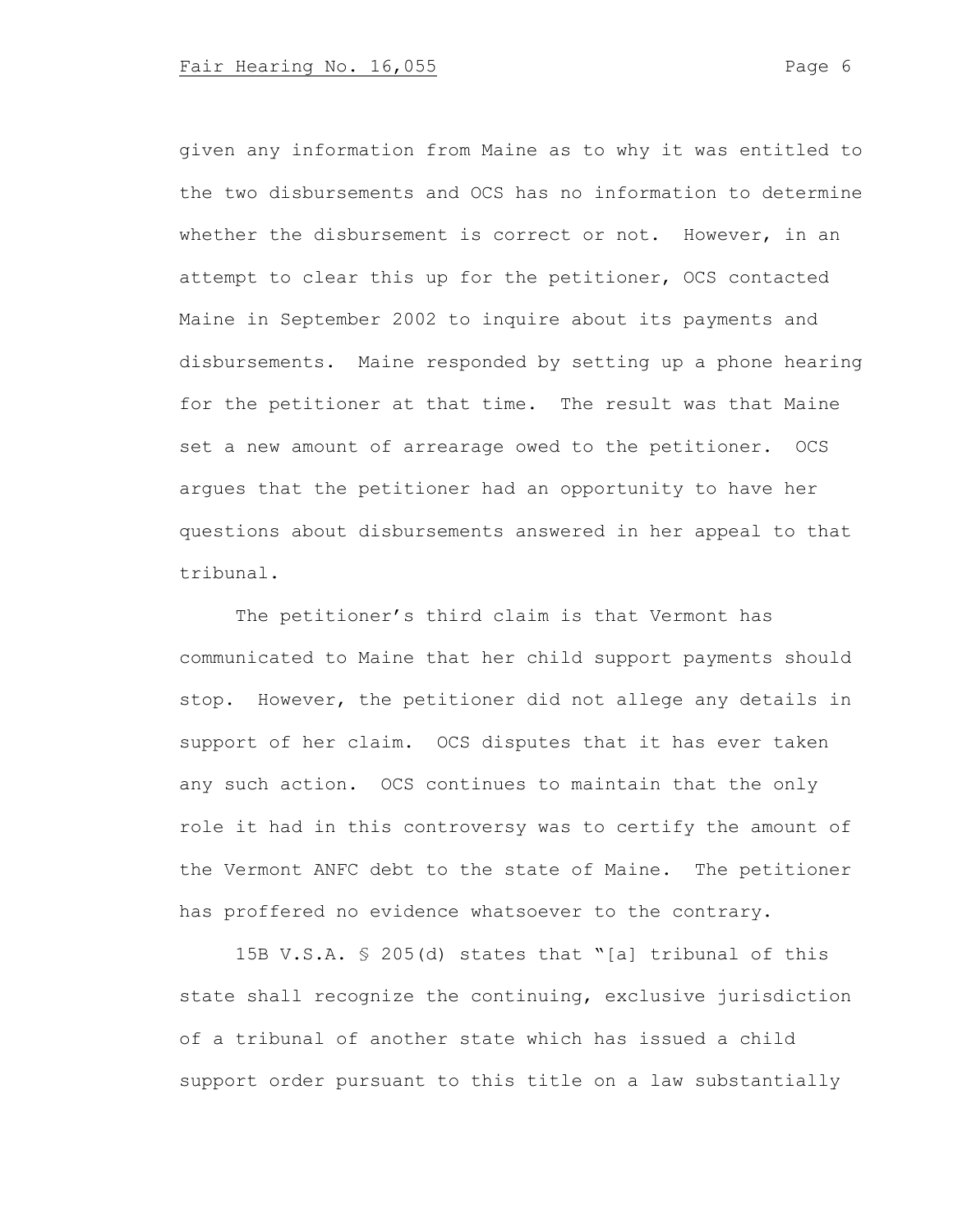similar to this title." OCS is correct that under this law that Maine, as the state which issued the child support order, is the only entity which can order the amounts to be collected and the entities to whom disbursements can be made. From 1994 through 2000, Vermont's only role was to act as an agent for Maine in the disbursement of child support payments collected by that state, as that state directed.

As the petitioner was an ANFC recipient during this period, she automatically assigned her rights to support for the period of assistance to Vermont. 33 V.S.A. § 3092. Vermont was the payee of all support collections made while she was on ANFC. When the petitioner went off of ANFC, Vermont certified the existence of all unreimbursed assistance to the state of Maine. The petitioner did not dispute that amount in her submissions. Maine, not Vermont, then determined who would be paid amounts it collected on behalf of the petitioner's child.

The petitioner has not been an OCS client since her move to New Hampshire over five years ago. Vermont has no records of the total support collections made by Maine or to whom they were disbursed. Nor does Vermont have any power to decide how arrearages are paid. Vermont has only a record of its own ANFC payments to the petitioner and a record of